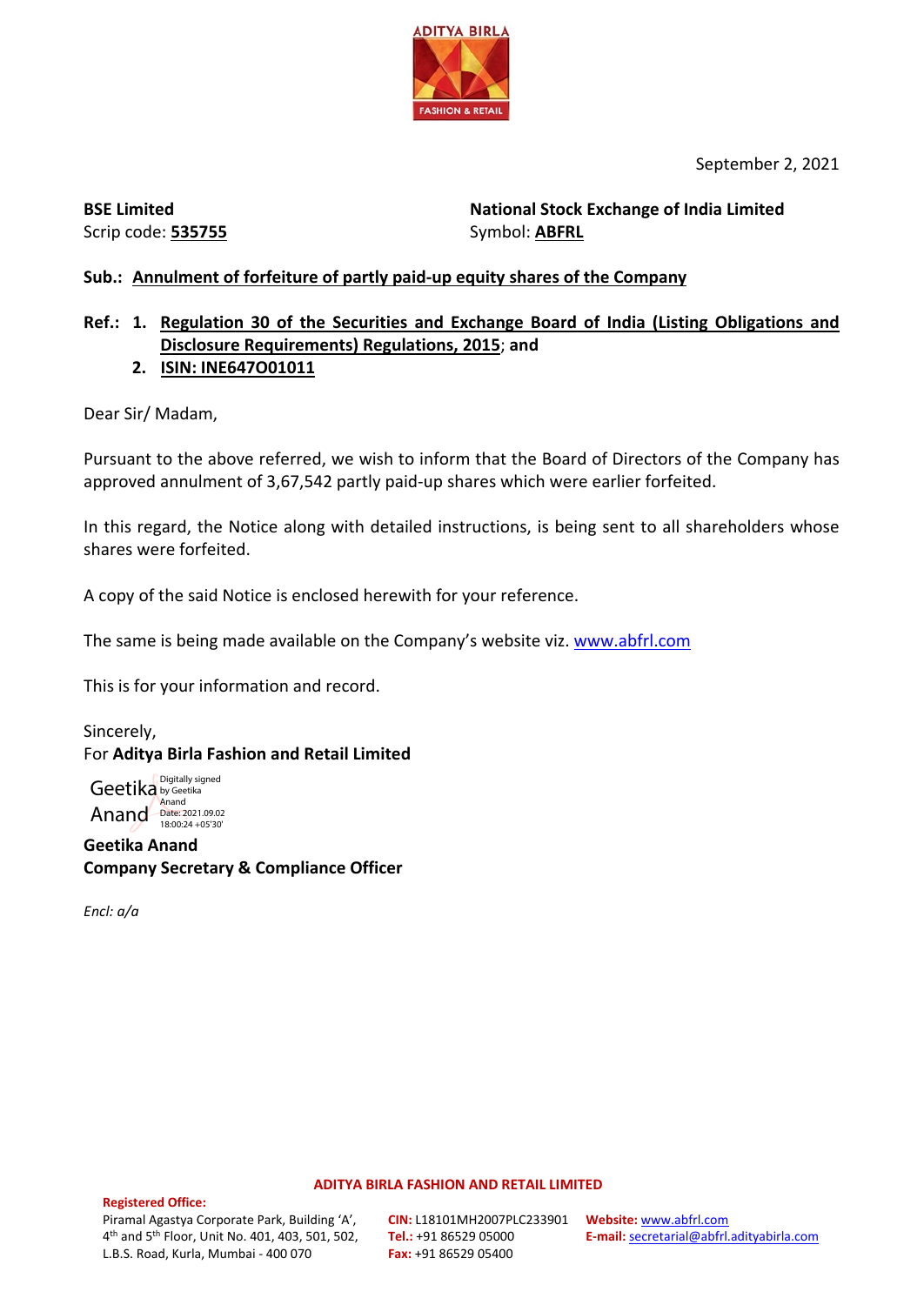# **ADITYA BIRLA FASHION AND RETAIL LIMITED**

| <b>CIN</b>    | : L18101MH2007PLC233901                                                               | Tel.    | : +91 86529 05000   |
|---------------|---------------------------------------------------------------------------------------|---------|---------------------|
| Registered    | : Piramal Agastya Corporate Park,                                                     | Fax     | : +91 86529 05400   |
| <b>Office</b> | Building 'A', 4 <sup>th</sup> and 5 <sup>th</sup> Floor, Unit No. 401, 403, 501, 502, | Website | : www.abfrl.com     |
|               | L.B.S. Road, Kurla, Mumbai - 400 070                                                  | E-mail  | : secretarial@abfrl |
|               | $\mathbf{a}$ . The contract of the contract of $\mathbf{a}$                           |         |                     |

| Tel.    | : +91 86529 05000                   |
|---------|-------------------------------------|
| Fax     | : +91 86529 05400                   |
| Website | : www.abfrl.com                     |
| E-mail  | : secretarial@abfrl.adityabirla.com |
|         |                                     |

**Contact Person** : Ms. Geetika Anand, Company Secretary and Compliance Officer

Considering the COVID scenario, the Board of Directors on September 1, 2021 have granted an extended opportunity to the shareholders to pay the first and final call along with an interest thereon at  $@$  8% p.a.

|                   |         | NOTICE OF ANNULMENT OF FORFEITURE OF PARTLY PAID-UP EQUITY SHARES |                      |                                                             |
|-------------------|---------|-------------------------------------------------------------------|----------------------|-------------------------------------------------------------|
| September 2, 2021 |         |                                                                   |                      | <b>LAST DATE OF PAYMENT</b><br>Thursday, September 30, 2021 |
| <b>Name</b>       |         |                                                                   | <b>PAN</b>           |                                                             |
| DP ID - Client ID | $\cdot$ |                                                                   | <b>Notice Number</b> |                                                             |
| <b>Address</b>    |         |                                                                   |                      |                                                             |

Dear Sir/ Madam,

# **Sub.: Final chance to pay Call Money on Partly Paid-up Equity Share ["PPS"] of the Company**

This is in furtherance to our earlier communications w.r.t. forfeiture of your partly paid-up shares and the amount paid thereon.

You are required to make the payment, as detailed below, immediately but **not later than Thursday, September 30, 2021**.

Upon receipt of payment, the Company shall initiate the process of credit of shares on a lot basis.

In event of failure to pay the complete amount due, the Company shall not process the credit of shares in your demat account.

# **Kindly consider this as this communication as your last opportunity to pay.**

# **Money Due**

|            | Amount due and payable                   |                                          |                                     |                         |  |  |  |
|------------|------------------------------------------|------------------------------------------|-------------------------------------|-------------------------|--|--|--|
| No. of PPS | First Call $\omega \approx 27.5$ per PPS | Final Call $@ \overline{*}$ 27.5 per PPS | Interest @ $8\%$ p.a.*              | <b>Total</b>            |  |  |  |
|            | (A)                                      | (B)                                      | $(C) = (A) \times 8\% \text{ p.a.}$ | $(D) = (A) + (B) + (C)$ |  |  |  |

*\*For the period beginning from January 30, 2021 up to August 31, 2021*

# **Instructions**

| Last date of payment         | Thursday, September 30, 2021                                                                                                                                                                                                                                                                                                                 |
|------------------------------|----------------------------------------------------------------------------------------------------------------------------------------------------------------------------------------------------------------------------------------------------------------------------------------------------------------------------------------------|
| <b>Mode of Payment</b>       | Deposit your Cheque/ Demand Draft with the Company or RTA at the address stated below. Alternatively, can also be submitted at an<br>Axis Bank Branch.<br>Made payable to: a) ABFRL – PPS Forfeiture Annulment $A/c - R$ [for residential shareholders]<br>b) ABFRL - PPS Forfeiture Annulment $A/c$ - NR [for non-residential shareholders] |
| <b>Payment slip</b>          | Visit http://www.abfrl.com/investors/rights-issue/ to download                                                                                                                                                                                                                                                                               |
| <b>Detailed Instructions</b> | Visit http://www.abfrl.com/investors/rights-issue/ to view                                                                                                                                                                                                                                                                                   |

**Upon payment** The Company shall process the application on a lot basis from Thursday, September 30, 2021

Please note that all correspondence in this regard may be addressed to:

# **Link Intime India Private Limited**

[Unit: Aditya Birla Fashion and Retail Limited - Rights Issue]

- **Address :** C-101, 247 Park, LBS Marg, Vikhroli [West], Mumbai 400083, Maharashtra, India
- **Telephone :** + 91-22-4918 6200
- **Fax :** +91-22-4918 6195
- **E-mail :** abfrl.finalcall@linkintime.co.in

All capitalized terms not defined herein would have the same meaning as attributed to it in the Letter of Offer dated June 28, 2021.

Sincerely, For **Aditya Birla Fashion and Retail Limited** Sd/- **Ms. Geetika Anand Company Secretary & Compliance Officer**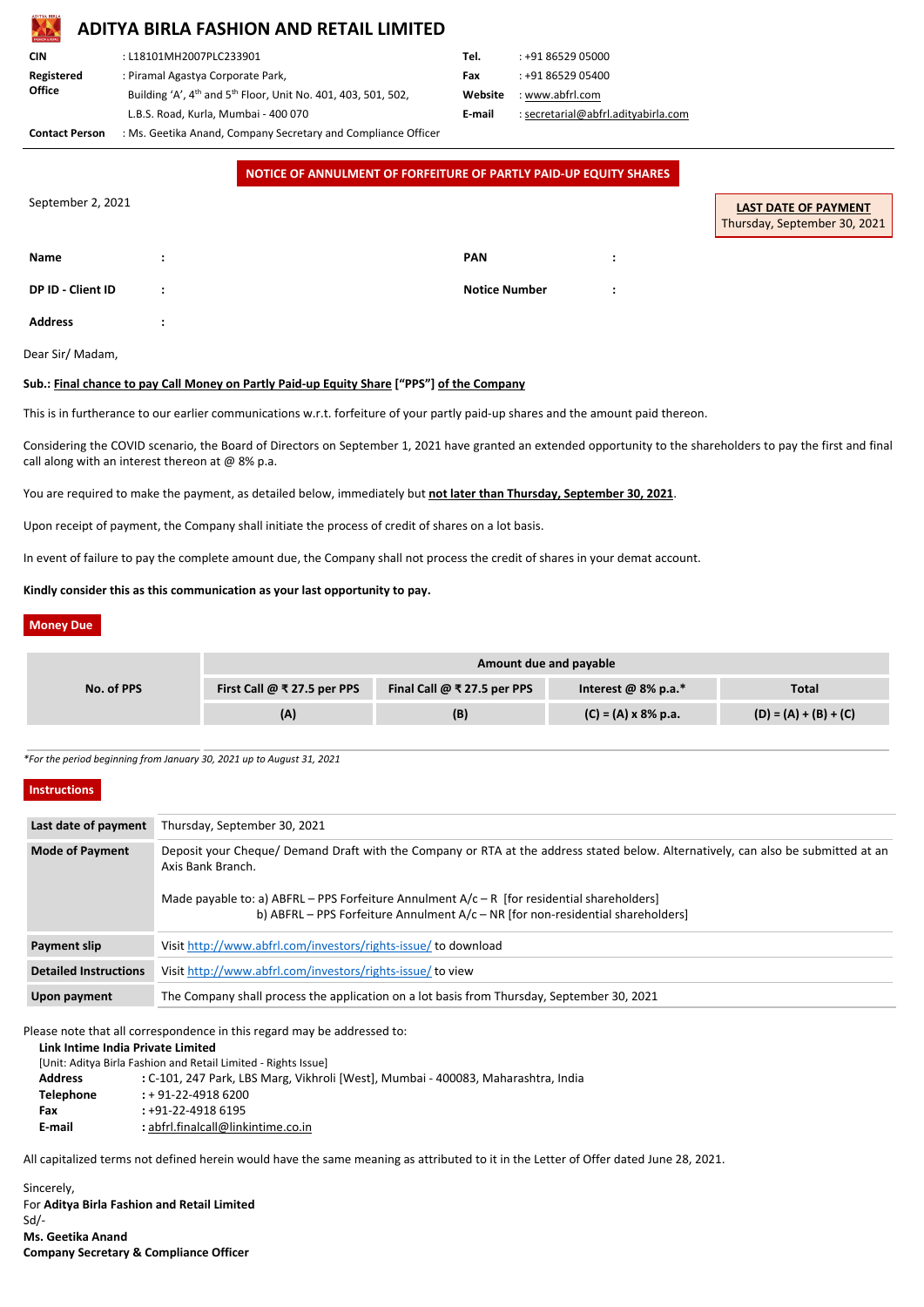# **Detailed Instructions**

#### [Annulment of forfeiture of partly paid-up equity shares]

#### **Notice**

- 1) In terms of the provisions of the Act [read with the relevant Rules made thereunder], Articles of the Company and Letter of Offer dated June 28, 2020 ["LoF"], the Notice of annulment of forfeiture of partly paid-up equity shares ["said Notice"] is being sent to those partly paid-up equity shareholders whose shares were forfeited on account of non-payment of the first call.
- 2) The said Notice is being sent in electronic and physical mode to members whose e-mail address is registered with the Company or the Depository Participant(s), unless the members have registered their request for the hard copy of the same. The said Notice along with the detailed instructions and payment slip are also available on the Company's website viz. [http://www.abfrl.com/investors/rights-issue/.](http://www.abfrl.com/investors/rights-issue/)
- 3) All capitalized terms not defined herein would have the same meaning as attributed to it in the LoF.
- 4) Kindly consider this as this notice as your last opportunity to pay.

# **Payment Instructions**

- Excess amount paid by a Shareholder or any amount paid by a person who is not a Shareholder will be refunded.
- Payments made using third party bank accounts are liable to be rejected and the Company, Lead Managers and the Registrar shall rely on the selfcertification of the transaction in this regard.
- 5) Please note that:
	- Cash payment shall not be accepted.
	- Shareholders are advised to make payment in full of the First and Final
	- Call. If the amount paid is less than the Call due, such amount will be adjusted at ₹ 55 per partly paid-up equity share and the balance money which cannot be adjusted for a whole share will be refunded. Such Shareholder will be deemed "in arrears of payment of First and Final Call" to the extent of partly paidup equity shares on which the Calls remains unpaid and the consequences of failure to pay the Calls would apply to him.

- (ii) Please on [http://www.abfrl.com/investors/rights-issue/t](http://www.abfrl.com/investors/rights-issue/)o access the payment slip.
- (iii) The shareholder must state the following details in the payment slip:
	- a) Full Name of the Sole/ Joint Applicant;
	- b) Notice No.;
	- c) DP ID No./ Client ID No.; and
	- d) No. of partly paid -up equity shares.
- (iv) The payment slip along with the amount payable by cheque or demand draft must be presented at Axis Bank Limited branches at the following locations on or before Thursday September 30, 2021:

**For example:** If a shareholder holds 1000 partly paid-up equity shares on the Record Date, the aggregate amount payable by such holder pursuant to the First and Final Call will be ₹55,000. If such holder makes a payment of ₹50,000, such holder will receive such number of fully paid-up ordinary shares converted in proportion to the payment made i.e. 909 fully paid-up ordinary shares.

# For payment through cheque/ demand draft

(i) Shareholders are requested to send the payment slip along with cheque/demand draft made payable to:

| <b>For Residential Shareholders</b>     | ABFRL – PPS Forfeiture Annulment $A/c - R$ |  |  |  |  |
|-----------------------------------------|--------------------------------------------|--|--|--|--|
| <b>For Non-Residential Shareholders</b> | ABFRL - PPS Forfeiture Annulment A/c - NR  |  |  |  |  |

**For Residential Shareholders Agra:** Shop No. 1, 3 To 16, Block No. 51 Anupam Plaza Ii, Sanjay Place, Agra – 282002, Uttar Pradesh; **Ahmedabad**:

|                            | Trishul-Opposite Samartheshwar Temple, Ahmedabad - 380006, Gujarat; Bengaluru: No.9 M.G. Road Block A,             |
|----------------------------|--------------------------------------------------------------------------------------------------------------------|
|                            | Bengaluru - 560001, Karnataka; Bhavnagar: Plot No. 4/B, Vasundhara Complex, Opp. Dakshina Murthy School,           |
|                            | Waghawadi Road, Bhavnagar - 364002, Gujarat; Bhopal: Plot No 165A & 166, Star Arcadem P Nagar, Zone 1, Bhopal      |
|                            | -462011, Madhya Pradesh; Chennai: 82 Dr. Radhakrishnan Salaimylapore, Chennai - 600004, Tamil Nadu; Delhi:         |
|                            | Statesman House, 148, Barakhamba Road, New Delhi - 110001, Delhi; Hyderabad: 6-3-879/B Final Floor, G Pulla        |
|                            | Reddy BI Greenlands, Begumpet Road, Hyderabad - 500016, Telangana; Jaipur: O-15, Green House, Ashok Marg, C-       |
|                            | Scheme, Jaipur - 302001, Rajasthan; Kochi: 41/419, Ground Floor Chicago Plaza, Rajaji Road, Ernakulam, Kochi -     |
|                            | 682035, Kerala; Kolkata: 7, Shakespeare Sarani, Kolkata - 700071, West Bengal; Mumbai: Jeevan Prakash Building,    |
|                            | Ground Floor, Sir P M Road, Fort, Mumbai - 400001, Maharashtra; Nagpur: M. G. House, Rabindranath Tagore Road,     |
|                            | Besides Board Office, Civil Lines, Nagpur - 440001, Maharashtra; Noida: B2-B3, Sector 16, Noida - 201301, Uttar    |
|                            | Pradesh; Pune: Indra Pushti, Opposite Fergusson College Gate No 2, Pune - 411004, Maharashtra; Rajkot: Titan, Near |
|                            | K K V Circle, Kalawad Road, Rajkot - 360005, Gujarat; Ranchi: Shambhu Complex, H B Road, Near Firayalal Chowk,     |
|                            | Ranchi - 834001, Jharkhand; Surat: Digvijay Towers, Opp. St. Xavier's School, Ghod Dod Road, Surat - 395001,       |
|                            | Gujarat; Vadodara: Vardhaman Complex, Opp. G. E. Brace Course Circle (North), Vadodara – 390007, Gujarat.          |
| <b>For Non-Residential</b> | Delhi: Statesman House, 148, Barakhamba Road, New Delhi - 110001, Delhi; Mumbai: Jeevan Prakash Building,          |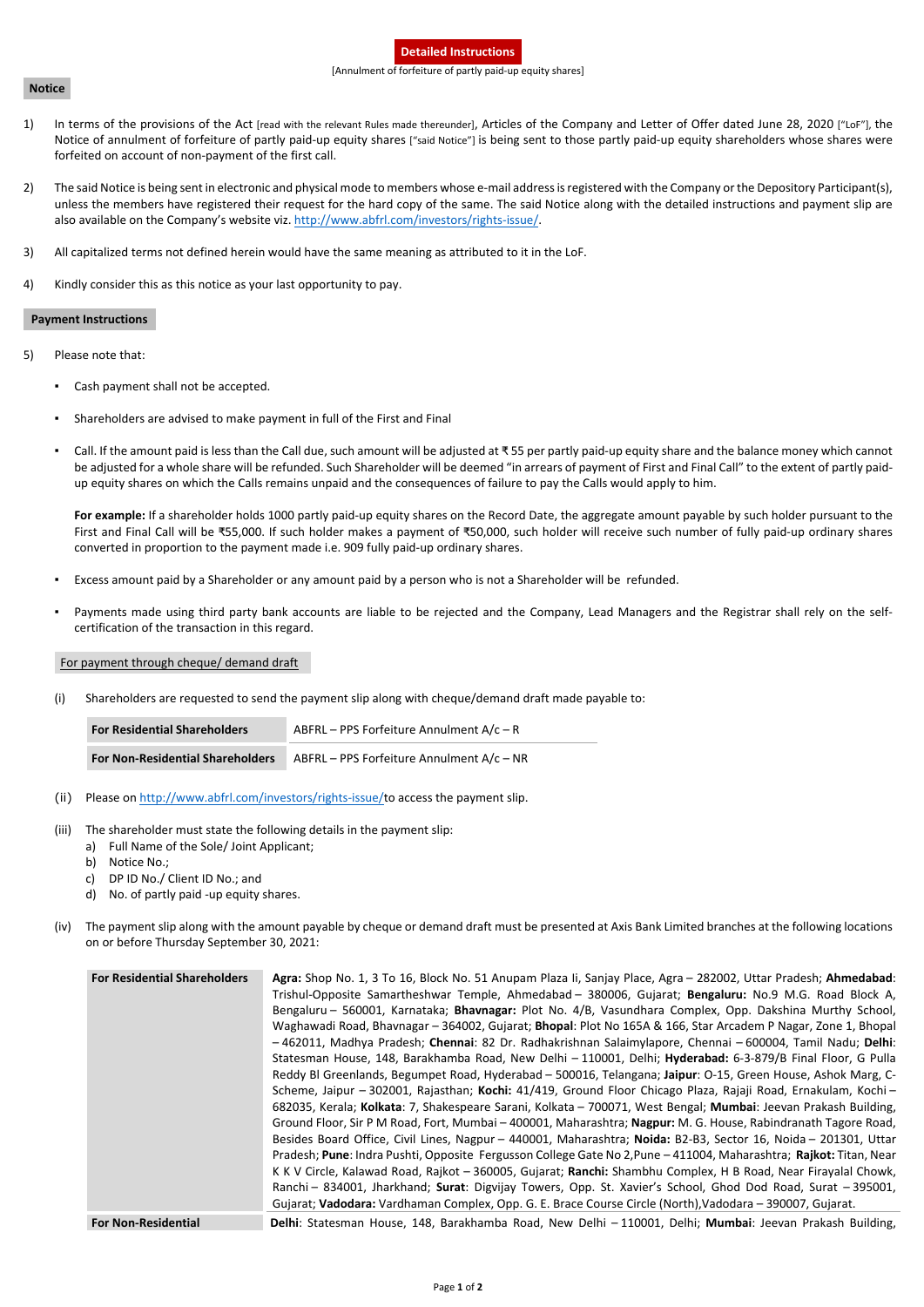#### **Shareholders** Ground Floor, Sir P M Road, Fort, Mumbai – 400001, Maharashtra.

- (v) Shareholders residing at a place in locations wherein the Bank's collection centers are not available should send their call money along with the completed acknowledgement slip by registered post/speed post at the office of the Registrar to the Issue: **Link Intime India Private Limited, C-101, 247 Park, LBS Marg, Vikhroli [West], Mumbai- 400083, Maharashtra, India**, Tel No.: +91-22-4918 6200, stating the requisite details along with Cheque/Demand Draft payable at Mumbai, so that the same are received on or before last date of payment of call money i.e. Thursday September 30, 2021.
- (vi) Cheque / Demand Draft should be drawn on any banks including Co-operative Bank which is situated at and is a member or a sub-member of the Bankers' Clearing House located at the Centre where this Call Notice is presented. Outstation Cheques / Bank Drafts, Money Orders, and Postal Orders will not be accepted. No postdated cheque will be accepted and is liable to be rejected.
- (vii) After the last date of payment, i.e., Thursday September 30, 2021, Bank branches at the aforesaid locations will not accept any Call money payment.
- (viii) The Company will not be liable for any delayed receipt and reserves the right to reject such delayed receipts unless accompanied with applicable interest payment.
- (ix) Payment slip should be complete in all respects. The payment slip found incomplete with regard to any of the particulars required to be given therein are liable to be rejected.

# **Non-payment**

6) In event of failure to pay the complete amount due, the Company shall not process the credit of shares in your demat account.

[Unit: Aditya Birla Fashion and Retail Limited - Rights Issue] C-101, 247 Park, LBS Marg, Vikhroli [West], Mumbai - 400083, Maharashtra, India Telephone : + 91-22-4918 6200; Fax: +91-22-4918 6195; E-mail : abfrl.finalcall@linkintime.co.in Contact person : Mr. Sumeet Deshpande Website : www.linkintime.co.in SEBI registration number : INR000004058

# **Other Information**

- 7) The process of corporate action for converting the Partly Paid-up Equity Shares of ₹ 10 each (₹5 paid-up) to Fully Paid-up Equity Shares of ₹ 10 each to the Investors' demat accounts under **ISIN INE647O01011**, allotted by the depositories, shall process the application on a lot basis from Thursday, September 30, 2021
- 8) Upon completion of the corporate action, the Partly Paid-up Equity Shares of ₹ 10 each (₹5 paid-up) shall be converted into Fully Paid-up Equity Shares of ₹ 10 each and would be credited to ISIN INE647O01011 allotted by the National Securities Depository Limited/ Central Depository Services (India) Limited.
- 9) Shareholders are requested to kindly ensure that the Partly Paid-up Equity Shares held by them are free from any encumbrances/ limitations such as pledge. Please note that only once shares are released from pledge, the same can be debited from your demat account and the fully paid-up shares can be credited.
- 10) In case of non-receipt of the Notice of Annulment of forfeiture, shareholders can request by e-mail or letter, for the duplicate call money notice to the Registrar, or may also download the same from the Company's website: <http://www.abfrl.com/investors/rights-issue/> or the Registrar's website: [https://web.linkintime.co.in/RightIssues/index.html.](https://web.linkintime.co.in/RightIssues/index.html) In such a case, however, the shareholder has to fill the DP & Client ID, number of partly paid-up equity shares held and amount payable.
- 11) The shareholder must mention his/her PAN number allotted under the Income Tax Act, 1961.
- 12) All correspondence in this regard may be addressed to:

#### **Link Intime India Private Limited**